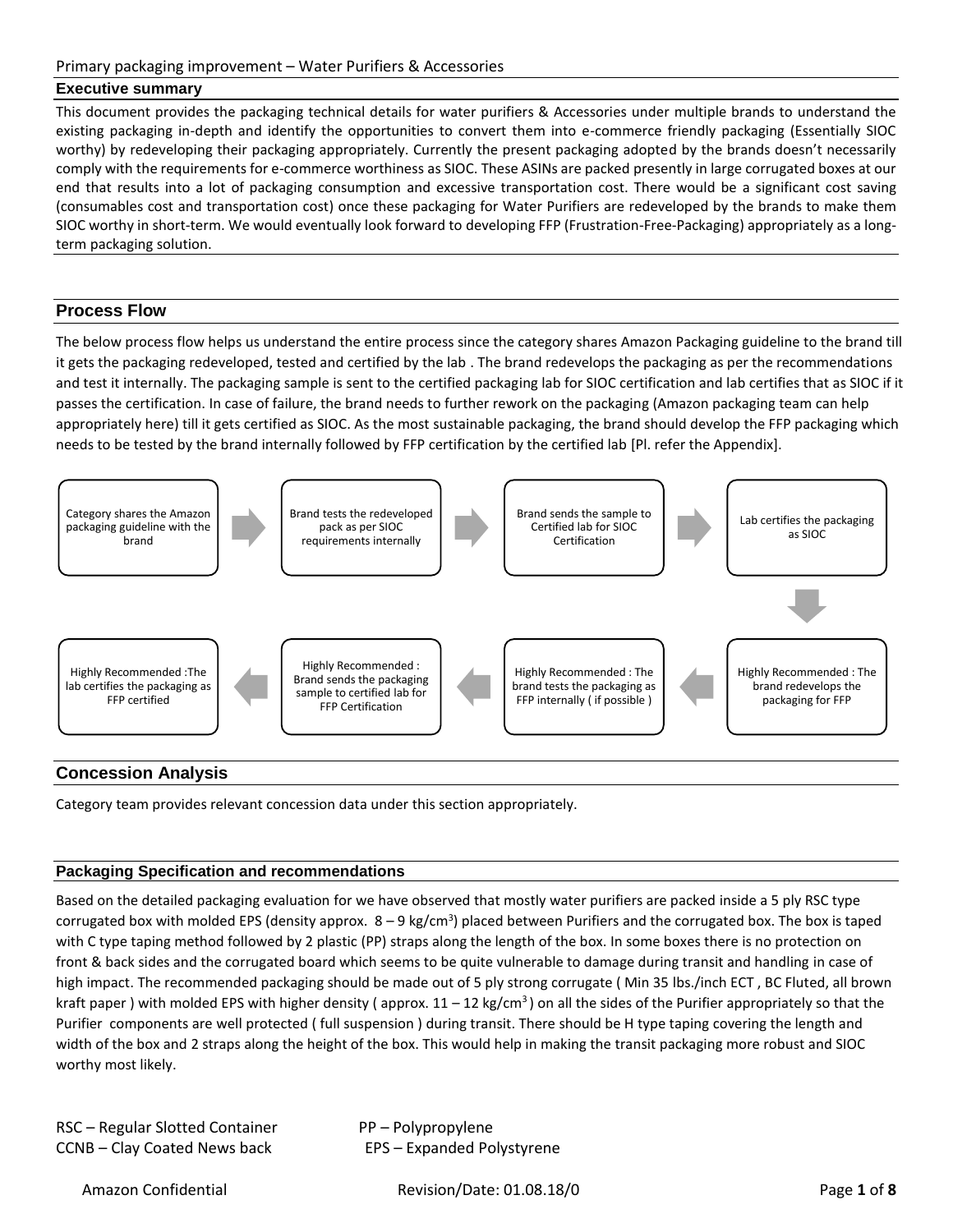# **Water Purifiers**

| Parameter                               | <b>Severity</b> | <b>Recommendations</b>                                                                                                                                |  |
|-----------------------------------------|-----------------|-------------------------------------------------------------------------------------------------------------------------------------------------------|--|
| Type of Box                             | High            | The master box should be a RSC type box                                                                                                               |  |
| <b>Box Opening</b>                      | High            | The opening of the box should be top side of it                                                                                                       |  |
| <b>Strapping Type</b>                   | Moderate        | The plastic strapping is recommended for better performance                                                                                           |  |
| <b>Strap Material</b>                   | High            | The standard plastic strap is made out of PP material                                                                                                 |  |
| No of straps                            | High            | There should be 2 straps along the height of the box.                                                                                                 |  |
| <b>Taping Type</b>                      | Moderate        | H type taping along the length and edge of the box is recommended for better<br>performance                                                           |  |
| Tape Substrate                          | Moderate        | BOPP is widely used tape substrate for such application                                                                                               |  |
| No of ply                               | High            | Box should be made out of min. 5 ply corrugated board                                                                                                 |  |
|                                         |                 | (cardboard)                                                                                                                                           |  |
| Flute Type                              | High            | The 5 ply board should consist of both B (Narrow) and C (Medium) flute                                                                                |  |
| <b>Board Thickness</b>                  | Moderate        | The standard board thickness should be min.10 -12 mm                                                                                                  |  |
| Outer layer of the<br>board             | Moderate        | Ideally all the layers of the board should be made out of kraft instead of duplex outer layer<br>for better strength of the board                     |  |
| Board Edge Crush                        |                 | The corrugated board should have min. ECT of 35 lb/inch for required performance level                                                                |  |
| (ECT)                                   | High            |                                                                                                                                                       |  |
| Manufacturing Joint                     | Moderate        | Glued joint is preferred over stapling without affecting pack performance (if possible)                                                               |  |
| <b>B. Internal Packaging Components</b> |                 |                                                                                                                                                       |  |
| Parameter                               | <b>Severity</b> | <b>Recommendations</b>                                                                                                                                |  |
| Poly Bag                                | High            | The product must be wrapped in a poly bag to make it dust-proof                                                                                       |  |
| <b>EPE Foam</b>                         | High            | The scratch prone parts must be wrapped with EPE foam of suitable thickness to make it<br>scratch-proof.                                              |  |
| <b>Cushion Material</b>                 |                 | The product must be suspended within the box with the help of molded EPS or EPE foam                                                                  |  |
| (Molded Thermocol                       | High            | with suitable density or structurally engineered corrugated fitments (preferably) in place                                                            |  |
| or EPS)                                 |                 | of EPS                                                                                                                                                |  |
| Cushion on edges                        | High            | Ideally all 4 sides should be well protected by molded thermocol or EPE foam with suitable<br>density. The outlet that is tap must be well protected. |  |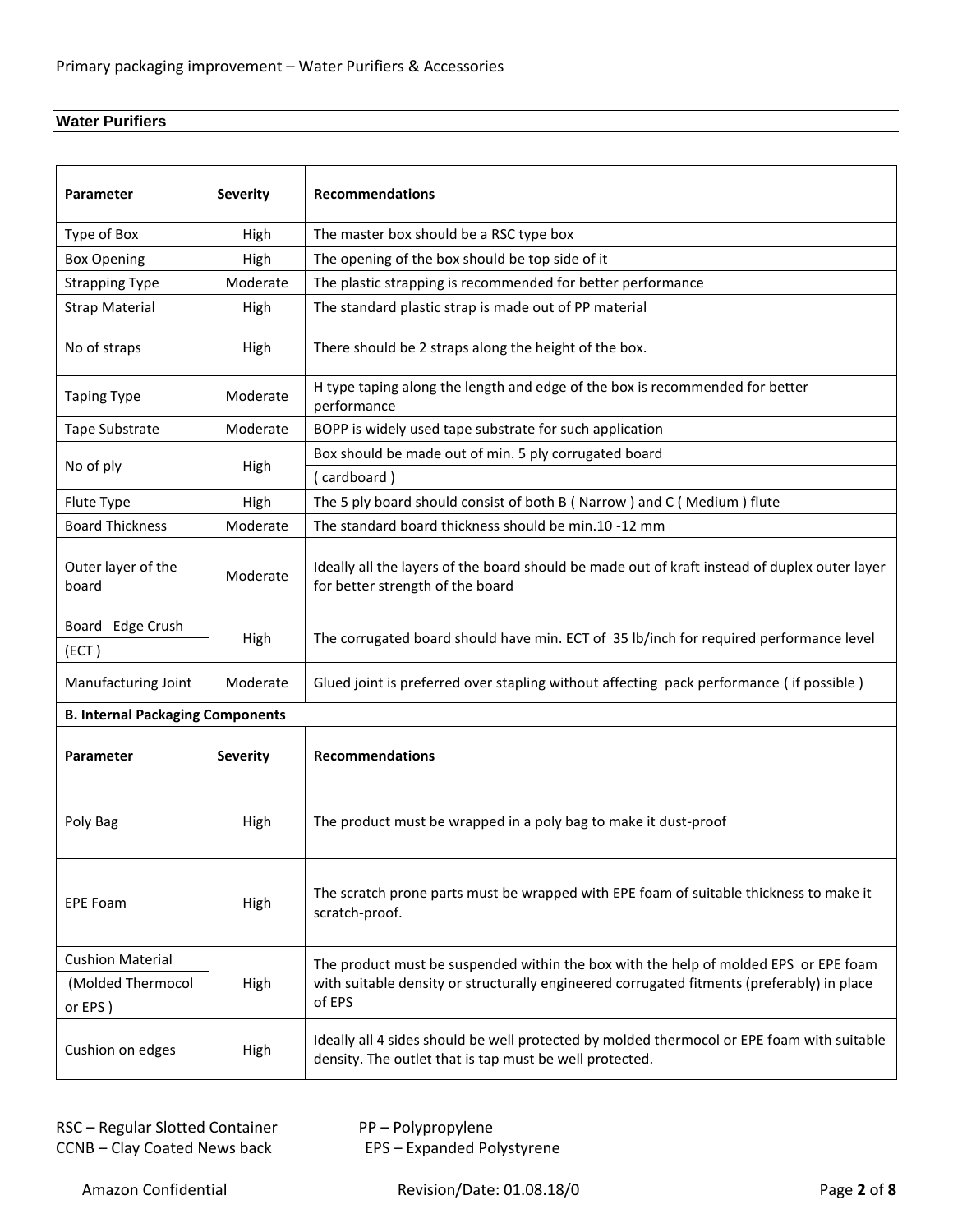| Cushion at top &<br>Bottom | High | The top & Bottom must be well protected with some cushion material (e.g. molded EPS or<br>corrugated fitments ) within the corrugated box                    |
|----------------------------|------|--------------------------------------------------------------------------------------------------------------------------------------------------------------|
| <b>EPS Density</b>         | High | The density of EPS should be increased up to $11 - 12$ kg/cm <sup>3</sup> appropriately in order to<br>provide better protection during transit and handling |
| Void Space                 | High | There must not be any void space inside the Box to avoid any kind of rattling during<br>transit.                                                             |

#### **Acronyms:**

RSC – Regular Slotted Container PP – Polypropylene CCB – Clay Coated Board / CCNB- Clay Coated News Back EPS – Expanded Polystyrene

#### **Appendix**

#### **A1: Packaging Evaluation Report for few Typical National Brand**

Packaging Type – Printed Duplex Corrugated Box Corrugated Box

- 1. The primary cum transit packaging is made out of 5 ply with B (Narrow) fluting with (top grey back or CCNB) corrugated board.
- 2. The corrugated box appears to have an ECT of around 28 lbs. /inch.
- 3. The gross weight of the pack is approx. 10Kgs
- 4. The box is tapped following C type taping and PP strapped in 2 locations along the height of it.

#### Internal Fitments.

- 1. All the four sides of the are protected by molded EPS (Thermocol) having a density of around 8 kg/cm<sup>3</sup>
- 2. There is another top sheet of 5 Ply narrow fluted corrugate to protect the wiring & filling the void space at the top along the length of the Box.
- 3. The entire Purifier is packed inside a large poly (made out of LDPE) liner to avoid any scratches during handling







RSC – Regular Slotted Container PP – Polypropylene CCNB – Clay Coated News back EPS – Expanded Polystyrene

Amazon Confidential Revision/Date: 01.08.18/0 Page **3** of **8**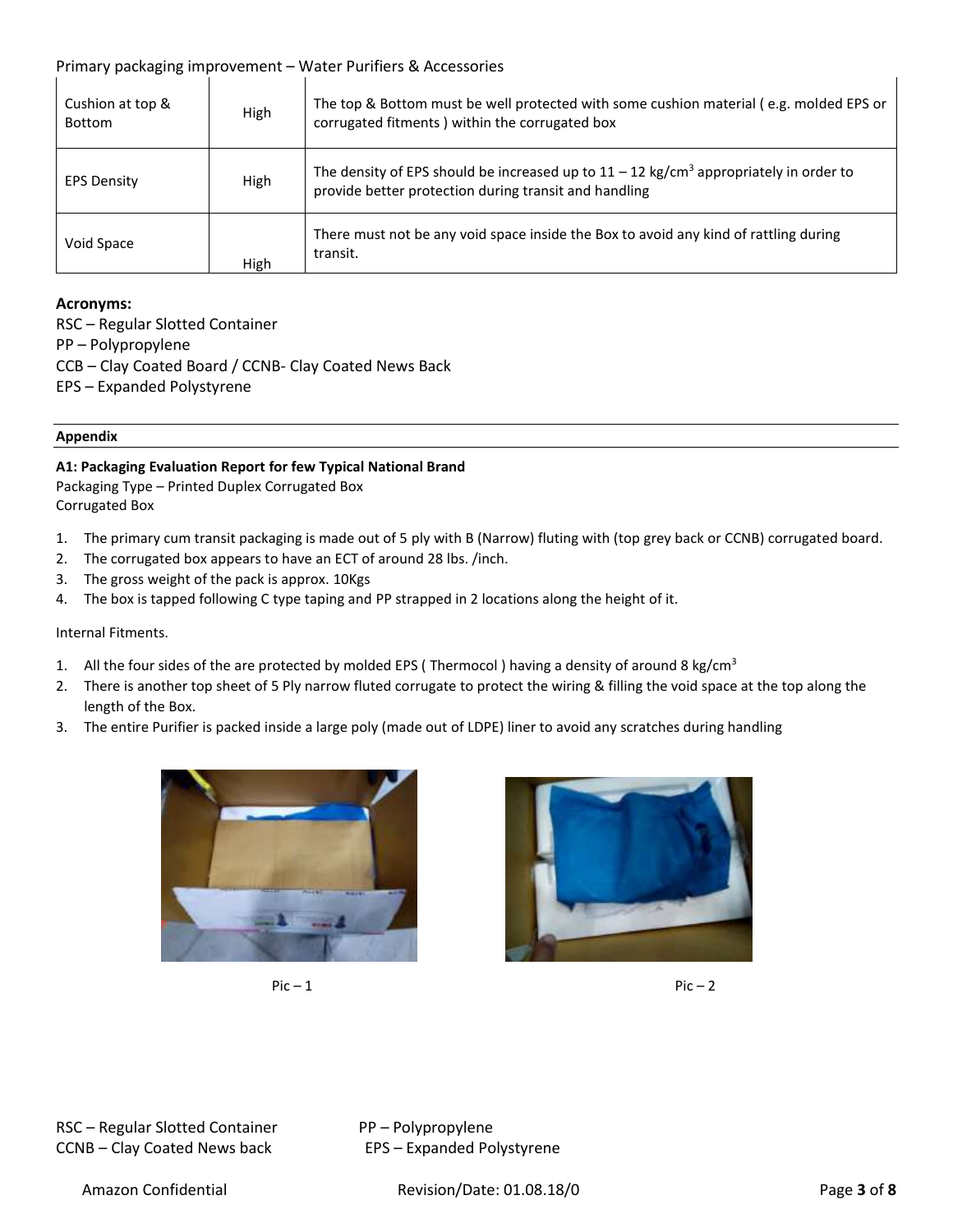













**Pic – 7 Pic-8** 



RSC – Regular Slotted Container PP – Polypropylene<br>
CCNB – Clay Coated News back EPS – Expanded Polystyrene CCNB – Clay Coated News back

Amazon Confidential Revision/Date: 01.08.18/0 Page **4** of **8**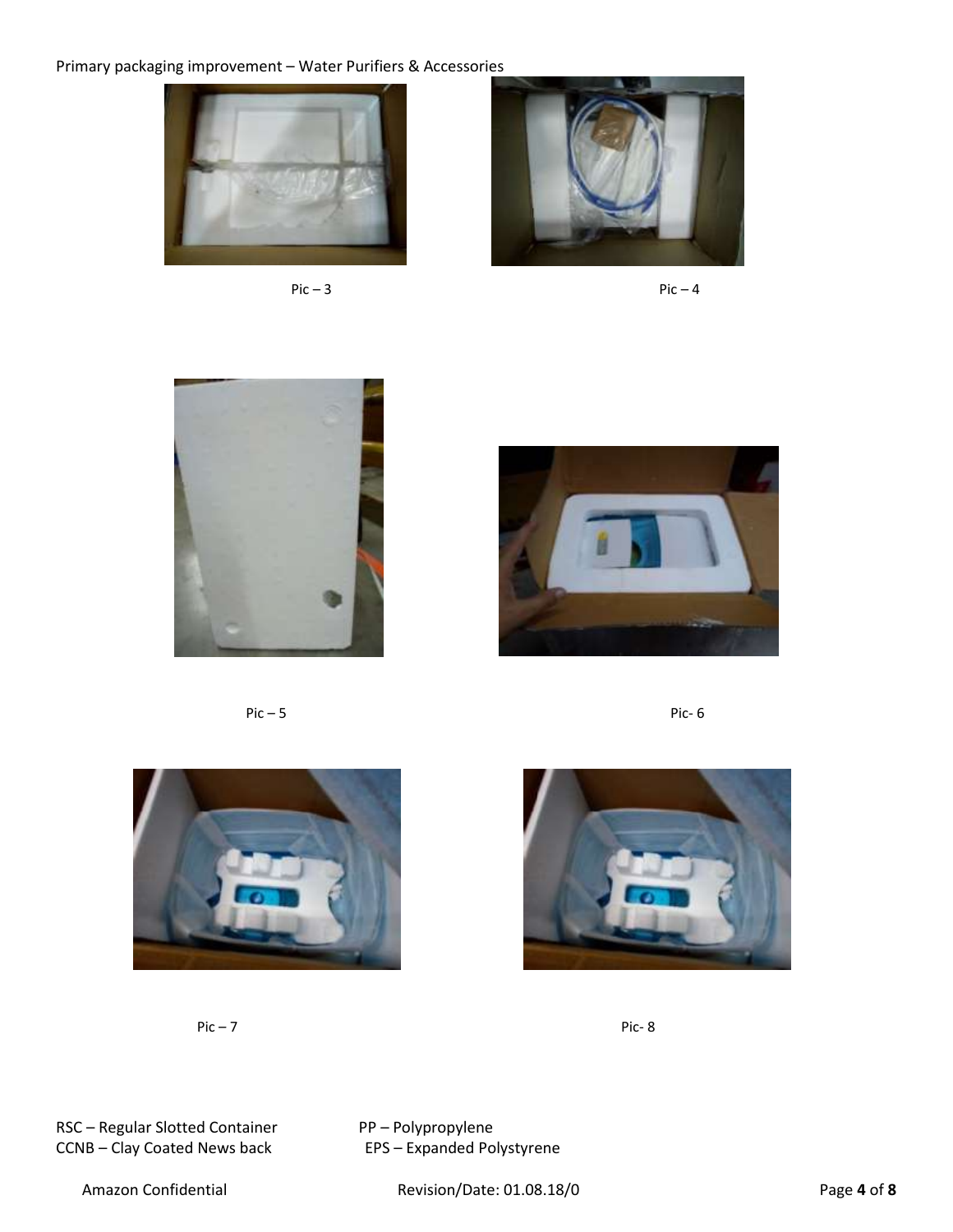| A. Corrugated Master Box                |                 |                                                                                                                                                             |
|-----------------------------------------|-----------------|-------------------------------------------------------------------------------------------------------------------------------------------------------------|
| <b>Parameter</b>                        | <b>Severity</b> | <b>Recommendations</b>                                                                                                                                      |
| Type of Box                             | High            | The master box should be a RSC type box                                                                                                                     |
| <b>Box Opening</b>                      | High            | The opening of the box should be top side of it                                                                                                             |
| <b>Taping Type</b>                      | Moderate        | H type taping along the length and edge of the box is recommended for better<br>performance                                                                 |
| Tape Substrate                          | Moderate        | BOPP is widely used tape substrate for such application                                                                                                     |
|                                         |                 | Box should be made out of min. 5 ply corrugated board                                                                                                       |
| No of ply                               | High            | (cardboard)                                                                                                                                                 |
|                                         |                 | The 5 ply board should consist of both B                                                                                                                    |
| Flute Type                              | High            | (Narrow) and C (Medium) flute                                                                                                                               |
| <b>Board Thickness</b>                  | Moderate        | The standard board thickness should be min.10 -12 mm                                                                                                        |
| Outer layer of the<br>board             | Moderate        | Ideally all the layers of the board should be made out of kraft instead of duplex outer layer<br>for better strength of the board                           |
| Board Edge<br>Crush(ECT)                | High            | The corrugated board should have min. ECT of 30 lb/inch for required performance level<br>for SIOC                                                          |
| Manufacturing<br>Joint                  | Moderate        | Glued joint is preferred over stapling without affecting pack performance (if possible)                                                                     |
| <b>B. Internal Packaging Components</b> |                 |                                                                                                                                                             |
| <b>Parameter</b>                        | <b>Severity</b> | <b>Recommendations</b>                                                                                                                                      |
| Poly Bag                                | High            | The product must be wrapped in a poly bag to make it dust-proof                                                                                             |
| Corrugated<br>Fitments                  | High            | The Product must have at least 3 Ply corrugated sheet fitment with B- Narrow fluting to<br>provide strength at corners & to separate individual components. |
| Void Space                              | High            | There must not be any void space inside the Box to avoid any kind of rattling during<br>transit.                                                            |

#### **A2: Packaging Evaluation Report for Typical National Brand**

Packaging Type – Printed Corrugated Box Corrugated Box

- 1. The primary cum transit packaging is made out of 3 ply with E (Micro) fluting with (top grey back or CCNB) corrugated board.
- 2. The corrugated box appears to have an ECT of around 10-12 lbs. /inch.
- 3. The gross weight of the pack is approx. 500g

Internal Fitments.

| RSC - Regular Slotted Container | PP – Polypropylene         |
|---------------------------------|----------------------------|
| CCNB – Clay Coated News back    | EPS - Expanded Polystyrene |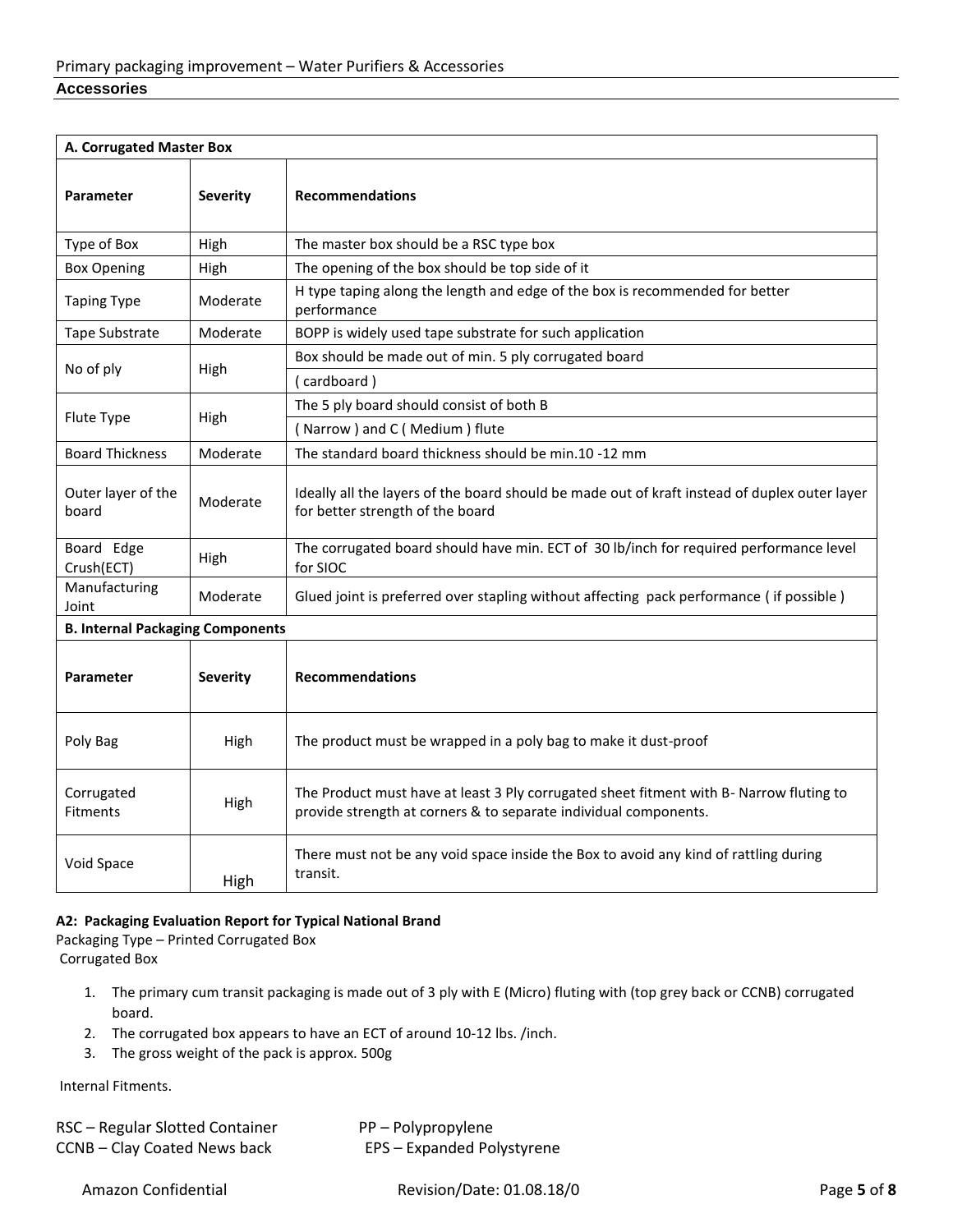- 1. Inside the Box, There is a wraparound sheet of 2 Ply corrugation wrapped around 1 component or without any fitment.
- 2. The components are directly placed inside a corrugated box
- 3. Components were packed inside an individual (made out of LDPE) liner to avoid any scratches during handling.











 $Pic - 3$  Pic – 4

Note – The recommendations are purely based on the observations during packaging evaluation of few National brands. The brand may have some suggestions for packaging improvement which should be referred along with above recommendations for necessary packaging design or material change. The prescribed packaging quality parameters as mentioned above are just for reference. There would be a joint review of by the brand and Amazon Packaging team once packaging is redeveloped and certified by the lab.

#### **Queries**

Please reach out t[o in-packaging@amazon.com](mailto:in-packaging@amazon.com) for any queries related to this document or any other clarifications

#### A3: **SIOC Certification**

Once the primary-cum-transit packaging is redeveloped based on the above recommendations from Amazon, the brand needs to send the packaging to the certified lab (Intertek/PCRI/SIES) and get it certified for SIOC. Below criteria need to be followed for SIOC certification –

- a. Shippable without any Amazon over box
- b. No prep. Is required by Amazon
- c. Minimal damage/defect rates
- d. ISTA 3 Amazon Test Compliant

The SIOC test process as per ISTA 3 is depicted here below –

| RSC - Regular Slotted Container | PP – Polypropylene         |
|---------------------------------|----------------------------|
| CCNB – Clay Coated News back    | EPS - Expanded Polystyrene |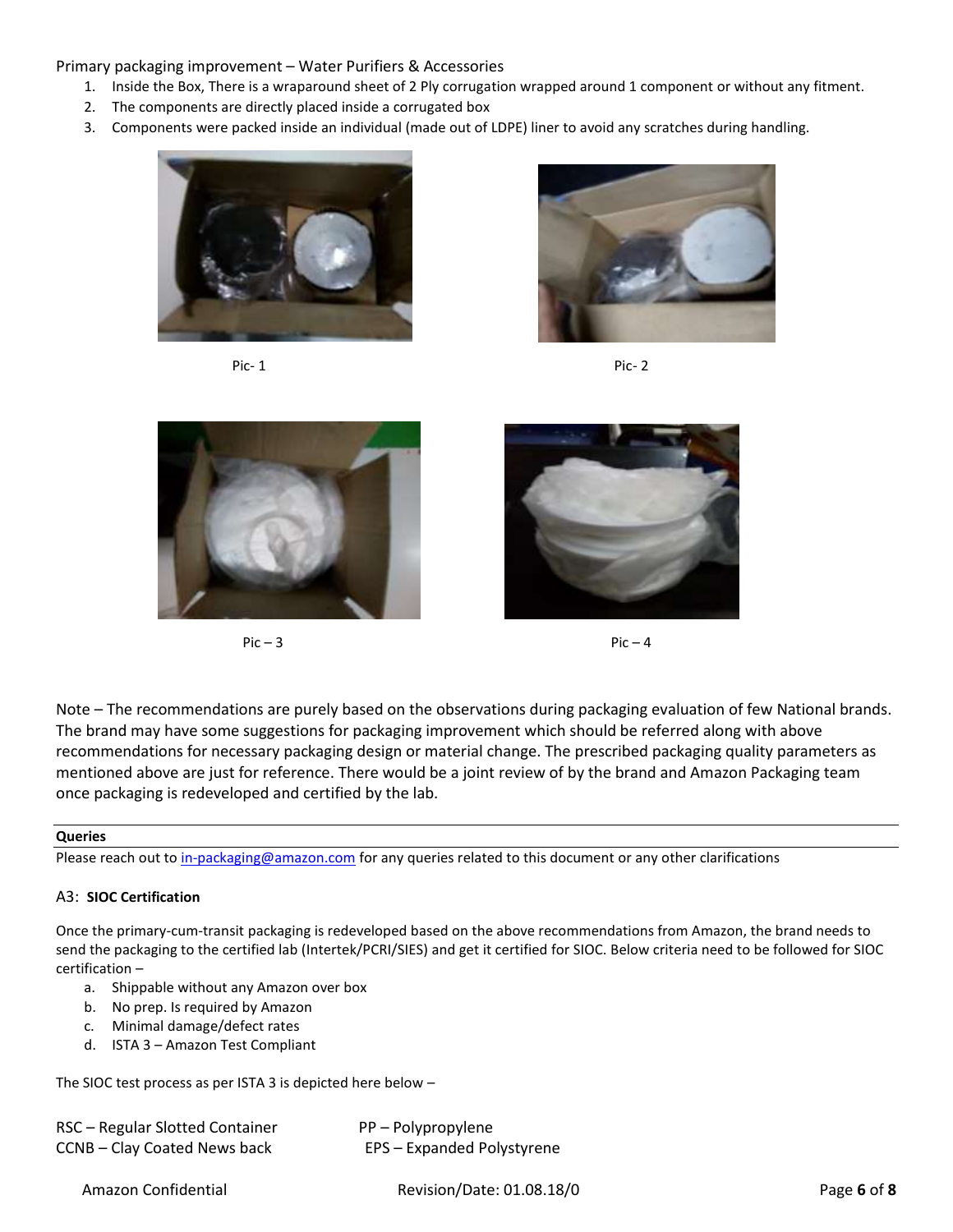## Primary packaging improvement – Water Purifiers & Accessories **Sample Inspection**

Select the ASIN and ensure it is sufficiently protected, not damaged and below conditions are met –

- No pre-existing damage (e.g. dents, broken parts, cracks, chips, wet surface etc.).
- The pack is closed properly by taping.



Before marking the carton, place the smallest flat surface of the carton facing you. Proceed to mark the sample as illustrated in the image here.

The following drops must be made onto a hard flat surface, like concrete -

| Drop Order | Drop Height | Drop Orientation          |
|------------|-------------|---------------------------|
| 1          | 18 in       | Edge 3-4                  |
| 2          | 18 in       | Edge 3-6                  |
| 3          | 18 in       | Edge 4-6                  |
| 4          | 18 in       | Corner 3-4-6              |
| 5          | 18 in       | Corner 2-3-5              |
| 6          | 18 in       | Edge $2-3$                |
| 7          | 18 in       | Edge $1-2$                |
| 8          | 36 in       | Face 3                    |
| 9          | 18 in       | Face 3                    |
| 10         | 18 in       | Edge $3-4$                |
| 11         | 18 in       | Edge $3-6$                |
| 12         | $18$ in     | Edge $1-5$                |
| 13         | $18$ in     | Corner 3-4-6              |
| 14         | 18 in       | Corner 1-2-6              |
| 15         | 18 in       | Corner 1-4-5              |
| 16         | 36 in       | Most fragile flat surface |
| 17         | 18 in       | Face 3                    |

#### **Acceptance Criteria (what is considered to be passed)**

- a. The product is not physically damaged or broken
- b. The primary packaging is not ruptured exposing any of the contents to hazard
- c. Standard criteria for shipment via existing shipping companies is applicable
- d. Any acceptable damage of primary packaging as per FC damage standards ( to be attached )
- e. Undamaged plastic blister or clamshell in case of blister and clamshell packaging respectively

## **A4. FFP (Frustration Free Packaging) Certified Packaging**

In long-term the packaging for Water Purifier should be ideally converted into a FFP type packaging by respective brands where the packaging would follow below criteria –

- a. Use of Curbside Recyclable Packaging Materials
- b. Easy-to-open by the end customers
- c. Use of minimal packaging materials
- d. Shippable without any Amazon Over box

| RSC - Regular Slotted Container | PP – Polypropylene         |
|---------------------------------|----------------------------|
| CCNB – Clay Coated News back    | EPS - Expanded Polystyrene |